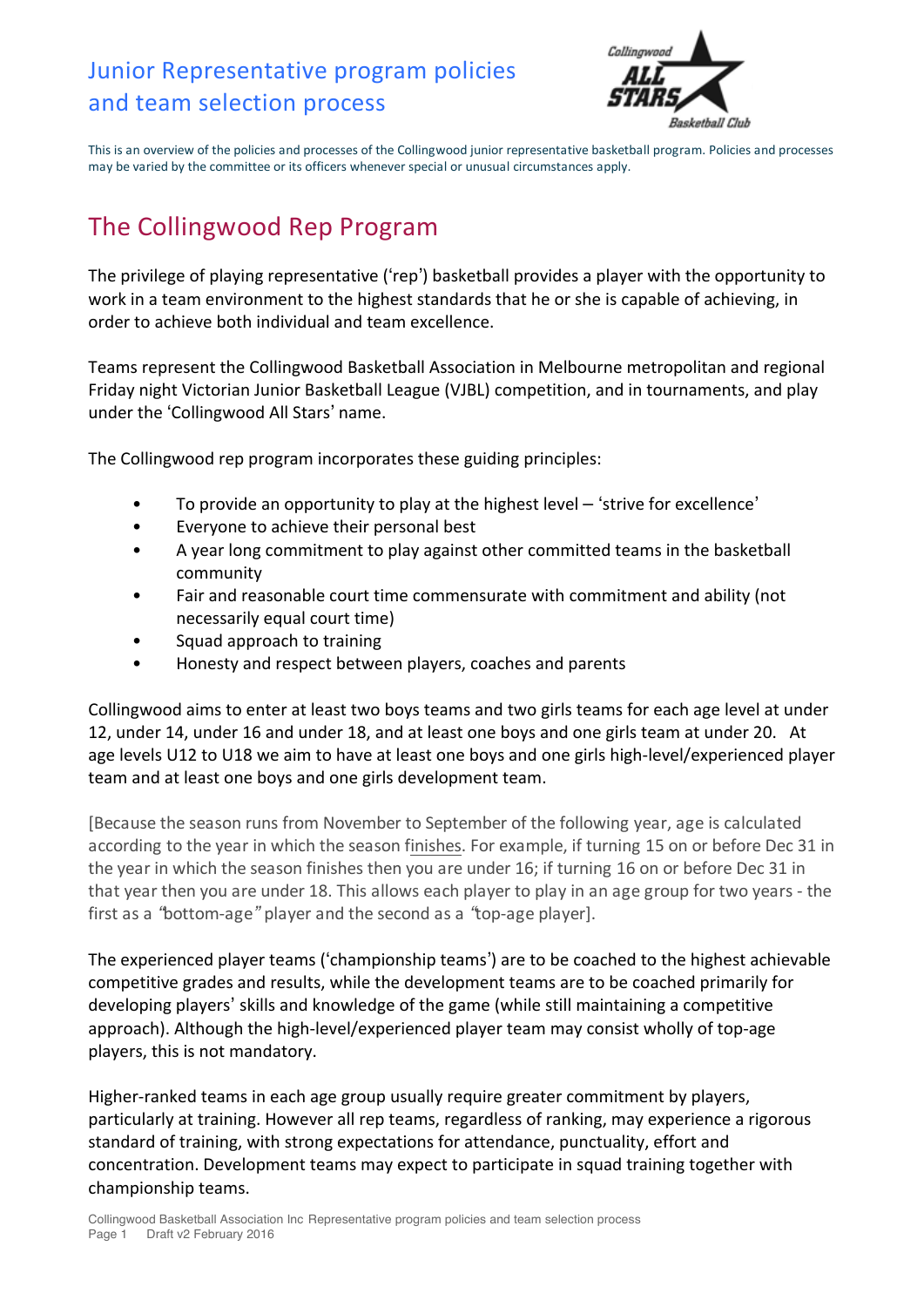# **Training**

Each rep team is provided with one training session of up to 2 hours per week (on a weeknight Monday -Thursday late afternoon or evening, or on Sundays). Many teams will be required to share training with a team of the same age-group and gender (training as a squad). Training court availability limits the overall number of rep teams that we can accommodate, and we will not form a team if we do not have training space available for it.

A second training session may also be offered for some teams or squads on some Sundays (eg fortnightly or monthly). Sunday 'second session' training is completely voluntary and optional for both coaches and players/parents. So, if a coach wishes to run a second training session on Sundays, players are under no compulsion or pressure from anybody to take part. There is to be no disadvantage to any player who does not attend a second training session, as new plays, techniques or strategies will not be introduced. There is no requirement for any coach to run a second session of training.

A second training session in any week is not covered by the players' rep registration fees, so the cost of court hire for a second training session is a "User Pays" system - it needs to be covered directly each time (or in advance by arrangement) by the players.

## Commitment

Players and their families are required to treat attendance at training and at games as the highest priority for that evening against coinciding activities or events. In general, only unavoidable school activities such as camps, tours and participation in school productions should take precedence over rep basketball. This is a team game which involves complex team strategies so it is important that all members of the team are present.

Rep players are strongly encouraged to also play basketball with Collingwood in the Saturday domestic competition (and/or to coach or referee), for reasons of general basketball development, participation with different players and coaches, augmenting fitness and skills, overall club involvement and enjoyment of the game at a less intense level than rep.

Players are also expected to maintain their general level of fitness for the duration of the playing season, including during holiday breaks.

If a player withdraws at any time after team selection has been finalised, the Refund Policy published on the club's website applies.

A summary of obligations for both players and parents is set out on page 9 of this document.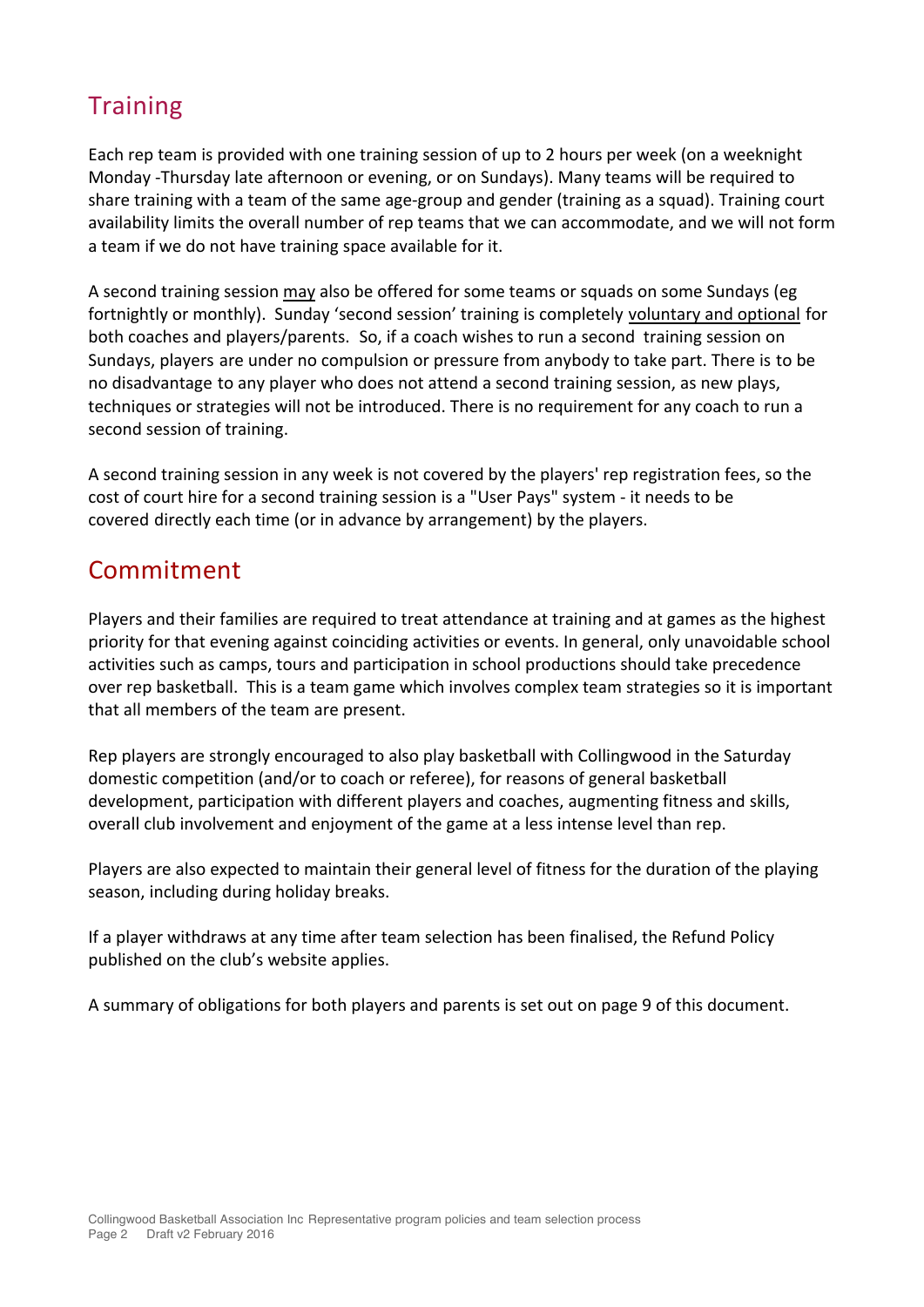# Selection policies

Playing for Collingwood in representative basketball is a privilege, not a right. As a general principle, the rep selection process aims to be independent and to eliminate any scope for influence or favouritism. Our goal in selection is to place into a viable and practicable Collingwood rep team every available player who has the ability or potential to play representative basketball and who possesses the required commitment and playing characteristics. Note that this means some prospective players may not be selected.

Selection to a Collingwood representative team is for a period of one year which includes one full playing season - incorporating practice games, pre-grading games, grading games and regular season games - from late October to August/September. Selection trials are mandatory for both new and existing rep team players.

### **Priorities**

Where team places are limited, a player who plays or has played in a domestic team with Collingwood can take precedence in rep team selection over a similar player who has not / does not. 

Where team places are limited, players trialling at other clubs or associations concurrently while trialling with Collingwood may sometimes be given lower-priority consideration from players only trialling for Collingwood. This particularly applies to players who do not advise of their intentions or preference for Collingwood selection until the final selection trial game or subsequent to that game.

Similarly, whilst we welcome players who no longer want to play in their preceding associations, or players who have previously moved from Collingwood to other associations and now wish to return, we do not condone players moving back and forth between associations.

### Bottom age players and development teams

Collingwood places value on the selection of bottom age players with a view to future development. In each age group, players will be selected in either a championship team or a development team.

- Championship team players will be selected on merit, and bottom age players may be included if they are of sufficient standard.
- Development teams typically contain a larger proportion of bottom age players, and will be selected with development as the key objective (eg for possible subsequent year championship team selection, for improving their basketball skills and knowledge, for physical strengthening or stamina improvement, etc).

In general we aim to include one (or more) development team at each age group. Development teams and championship teams have the same commitments to training and games.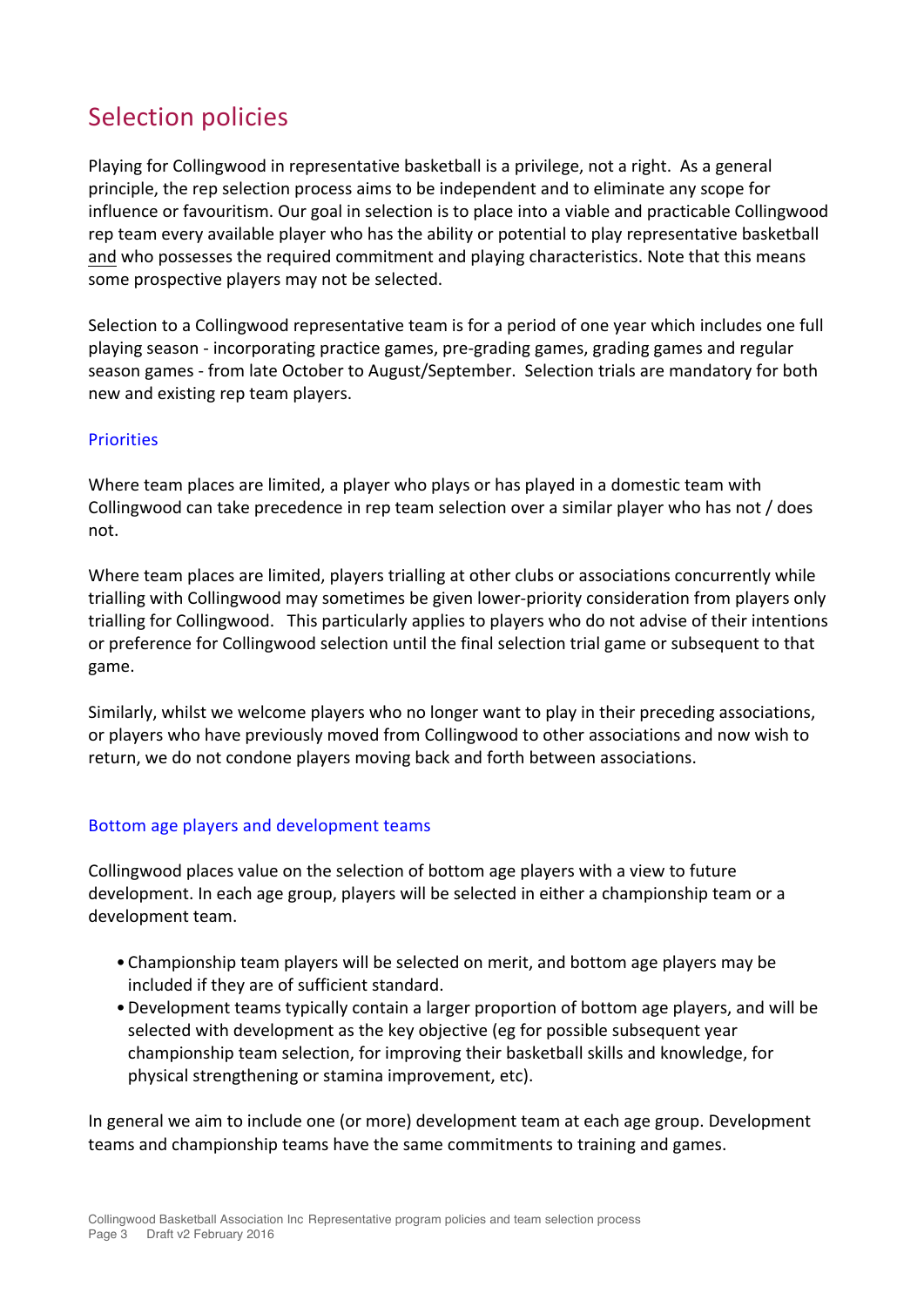#### Selection criteria

Key selection criteria for prospective rep players (including those already playing rep in the previous season) are prioritised by:

- Skills, ability, game-sense
- Team balance
- Commitment, attitude and work ethic
- "Coachability": ability to focus, listen and learn
- Potential for development
- Loyalty and past record (in rep, or in domestic)

After selection, players will be assigned to the team in their age group that is most appropriate to their level of skill and ability relative to balance and playing requirements of the respective teams. Team balance is an important but often misunderstood consideration: all teams need to be balanced in terms of relative height, specialist skills and strengths, and ability commensurate with receiving reasonable court time. This sometimes means that a player may be selected in a team to ensure team balance while another player of similar ability may be selected in a higher or lower team.

#### Selection panel

Selectors during the selection trial period normally include a mix of coaches experienced in the particular age/gender group concerned, and coaches from other age/gender groups who have no specific knowledge of the individual players involved. They provide observations and recommendations to the lead coach.

The selection panel during the team selection/allocation meetings includes

- the Head of Coaching;
- the lead coach for the age/gender group;
- one or more representatives of the selection trial coaches involved in that group; and
- an independent person who is neither parent nor coach in that age group, as moderator.

The selection panel aims to ensure that all decisions made are fair and consistent, and that the reasons for those decisions are as transparent as possible and are communicated effectively within the timeframe available.

In the final team selection meetings, coaches or prospective coaches may be invited to attend discussion/selection only of the age group that they are likely to be coaching.

Coaches who are parents will not be involved in final team selection decisions for the age group that their son/daughter is in.

The Head of Coaching and/or the lead coach for the age group provides the casting vote if necessary; this vote will only be cast after all criteria have been considered in detail.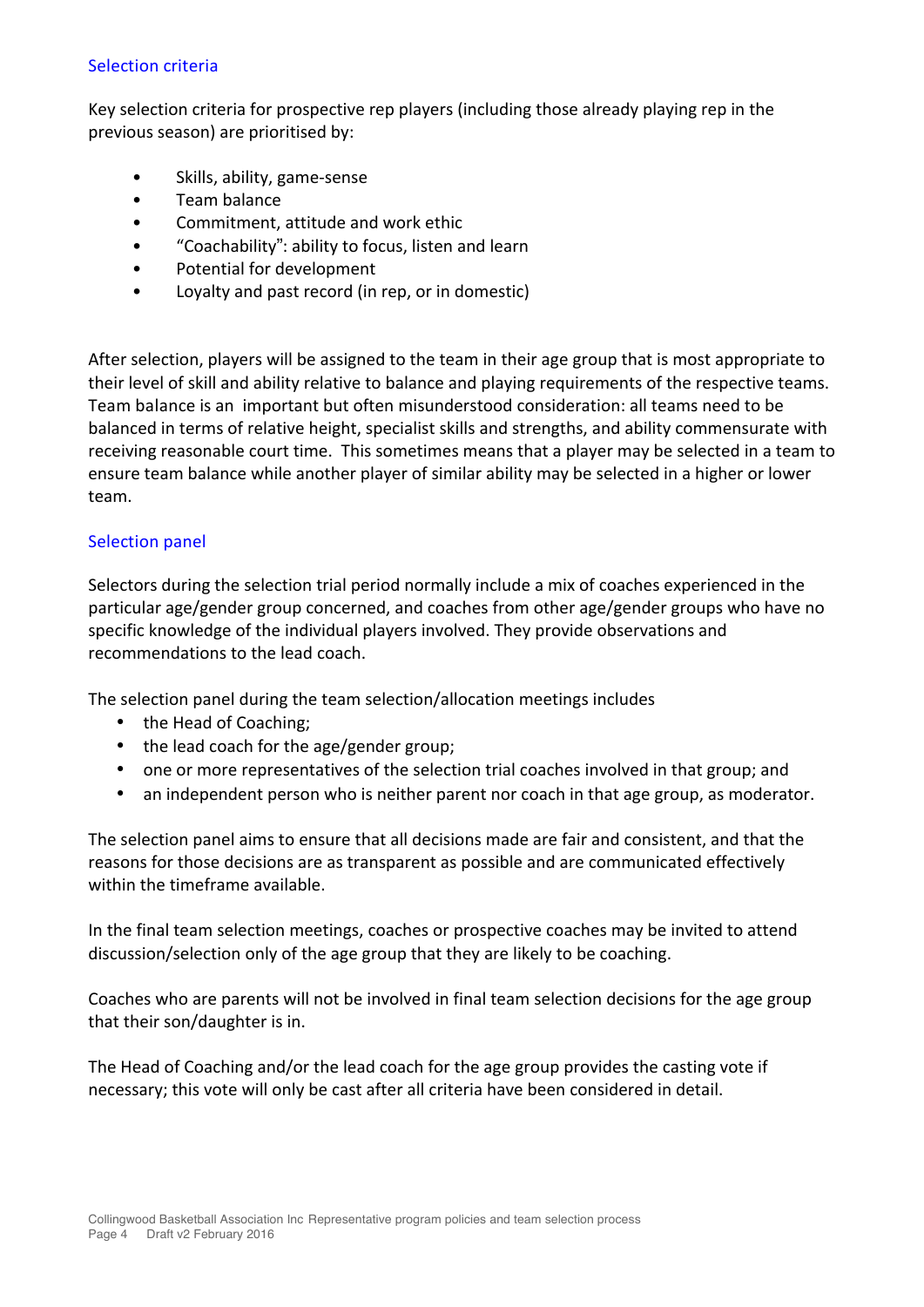### Adding or changing players after team selection

The VJBL has strict rules about how and when players can be added to teams after registration. Within these rules, Collingwood reserves the right to add players to representative teams, either by transferring from another Collingwood representative team or by introducing a new player altogether, for reasons such as:

- a selected player has permanently withdrawn due to an unavoidable reason such as illness, injury or moving out of the area, and the team needs that player to be replaced;
- a team has sufficient eligible and capable players to be entered into competition but requires an additional player to ensure practicable training and game play numbers;
- following selection trials, a group of eligible and capable players does not have sufficient numbers to form a team but the association wishes to ensure that they can play, thus requiring recruitment of additional players;
- a team has been entered into competition but then cannot proceed and thus requires its remaining players to be provided, if possible, with positions in other teams;
- a coach demonstrates a definite need for a specific type of player that would make the team more balanced and/or competitive;
- the club identifies imbalances in selected teams that would be mutually improved by moving players;
- a capable and competent player moves into the area and requests consideration if a position is available.

Sometimes the added player may not have attended rep selection trials as would normally be required. In these cases the Head of Coaching (in consultation with affected coaches) will make the decision as to whether the identified need justifies waiving the selection trial attendance requirement.

### Number of players in teams

We aim to select teams of 9 or 10 players for prospective Victorian Championship (VC) / VJL1/2 competition, and teams of 8, 9 or 10 players for other grades.

Where the number of players available for teams is below 8 players, the formation of those teams will be decided on a case by case basis, and if it is likely that there will be insufficient eligible players for a viable team then the team will not be entered (subject to relevant VJBL requirements concerning team entries and withdrawal).

As a general rule Collingwood does not select teams of more than 10 players in the under 12 to under 16 age groups. However in unavoidable or agreed exceptional circumstances:

- (a) teams of 11 or 12 may be selected, with a rotated rostered game off each week for one or two players; and/or
- (b) players in any age group may be offered a 'training position' including attendance anf full participation at all team training, and playing in games and tournaments where possible as a substitute for a known absence of a selected player.

VJBL rules of operation allow for up to 12 players being selected and playing in each game in the under 18 and under 20 age groups, although Collingwood aims to select and play no more than 10 players if practicable.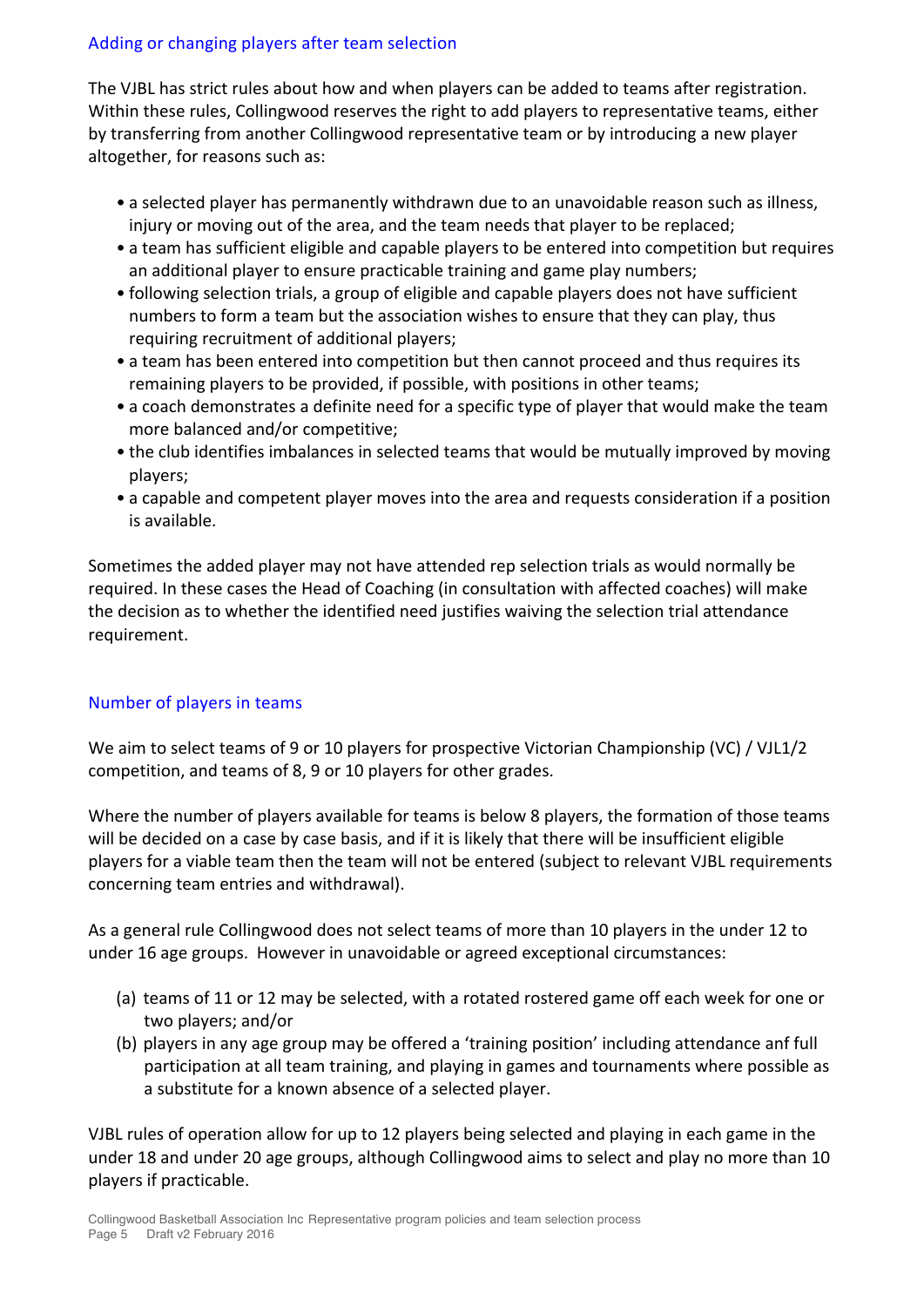# Selection process

Our representative program selection process broadly consists of this sequence of events. Scheduling in many of these stages is largely dictated by the extremely tight VJBL-mandated calendar timeline.

- 1. Identification by club coaches and officials of potential rep players in the domestic and beginner programs;
- 2. "Introduction to Rep" sessions held for prospective new U12 and U14 rep players;
- 3. Notification of upcoming team selection trials distributed to club participants and players. Posters placed at playing venues and at local schools, and distributed via other clubs that do not have their own rep program;
- 4. Coaches of current rep teams compile summary assessments of each player in their team, covering overall performance, team fit, commitment, attendance at training and games, attitude and player's satisfaction.
- 5. Positions advertised and applications received for new coaches;
- 6. Team selection trials ('tryouts') (a 90-minute drill and practice session for each agegroup run on two consecutive Sundays in October). Prospective players are required to attend both sessions, or the single first session where a second allocated trial session is not required (for example where only one team is being selected in an age group and the number of eligible players applying does not exceed the number of places being offered, then the first trial session only may be used for selection). Unavoidable selection trial absences should be notified in advance and will be considered by the appropriate lead coach in consultation with others as required, on a case-by-case basis;
- 7. Selection matches (played on the Friday following each selection trial session);
- 8. Prospective rep players who potentially may not achieve selection due to:
	- likely insufficient numbers to form a suitable team;
	- perceived commitment or performance issues during selection trials; and/or
	- their current season coach's assessment

may (if appropriate and practicable) be counselled before or during the selection trial process to ensure realistic expectations, to alleviate possible disappointment and to provide them with an opportunity to address any commitment or performance issues. Parent(s) of these players may also be included in this advice process if appropriate and practicable.

- 9. Selectors make final selection decisions and consequent final specific team allocations based upon the Key Selection Criteria listed on page 4 above, and the supplementary selection criteria listed at the end of this document, covering the selection trials, selection trial games, assessment of previous year's performance and/or potential, and overall reasonable outcomes.
- 10. Notification via personal email to each individual of selection or non-selection; nonselected players are notified first, by personal phone call if possible, providing reasons as to why the player has not been selected. This is followed by formal offers to successful players. After the offer acceptance period, team membership lists are published.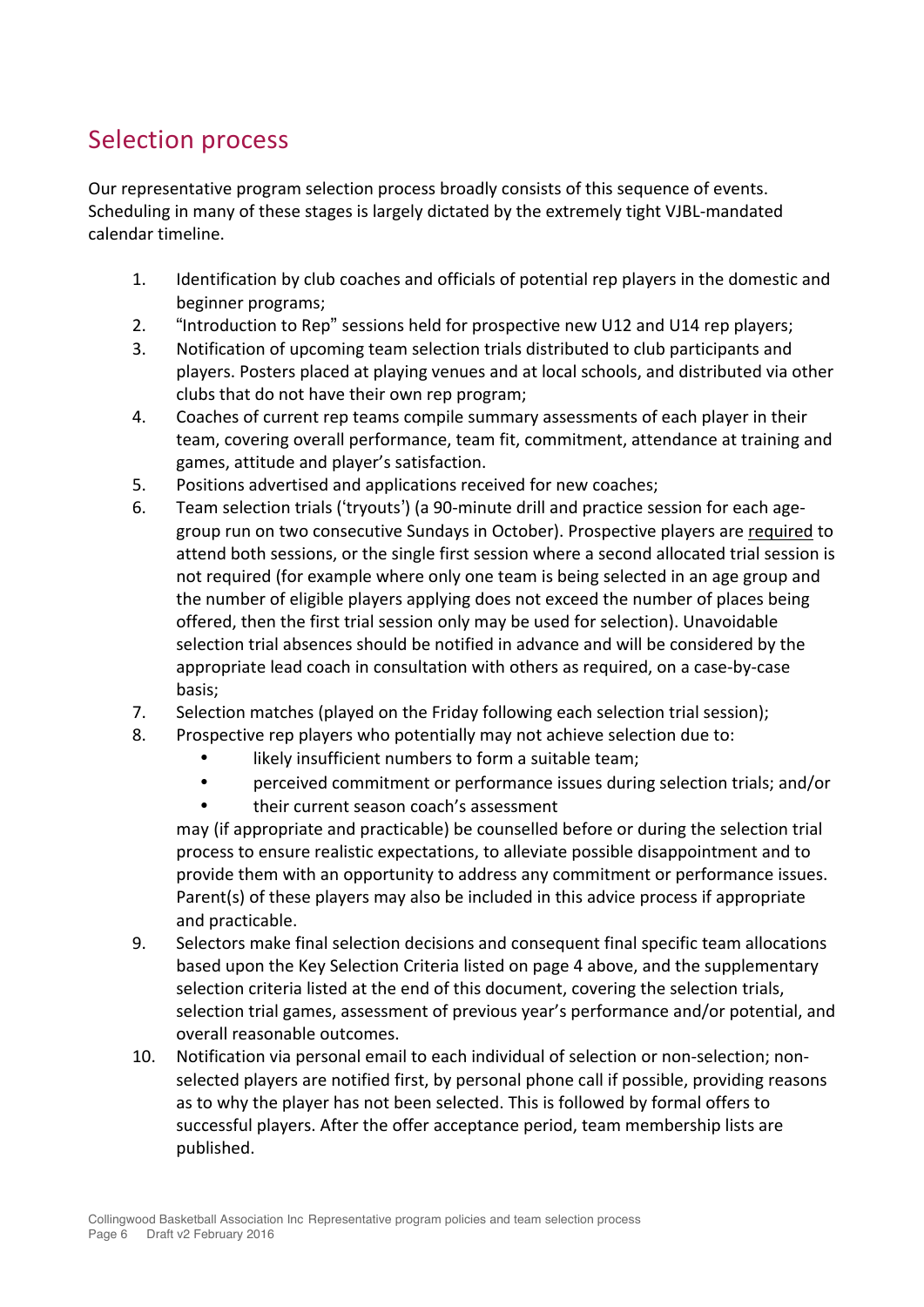#### Allocation of selected players to teams

- Potential team allocations are assessed throughout the selection trial period and final team allocation decisions will occur as quickly as possible after the selection trials are completed;
- To assist "team fit" selection decisions, coaches from the preceding season provide evaluations of their team members prior to the selection process;
- In the final selection meetings, coaches or prospective coaches may be invited to attend discussion/selection only of the age group that they are likely to be coaching;
- Coaches who are parents will not make final team selection decisions for the age group that their son/daughter is in;
- The Head of Coaching and/or the Lead Coach for the age group provides the casting vote if necessary;
- Although many coaches will have some idea of or preference about which team they will be coaching, coaches often will be formally appointed to specific teams only after team selection has been made:
- In order to provide the best mix of development and achievement, we encourage new or inexperienced coaches to coach teams with an assistant coach;
- If there is a choice to be made between a suitable parent and a suitable non-parent coach being available for appointment to a team, and the parent's son/daughter is in that team, then preference may be given to the non-parent.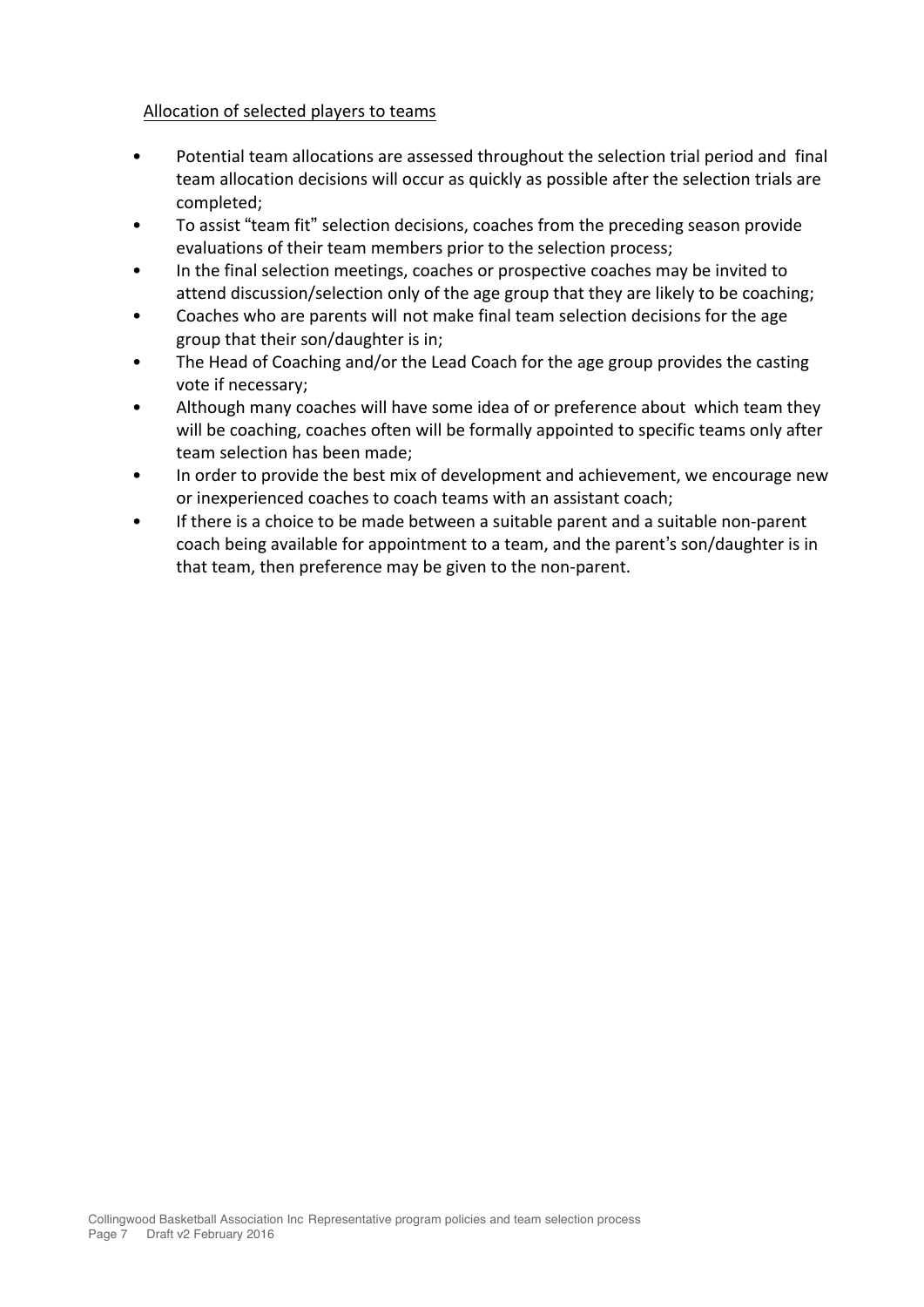### Disputes and appeals

In general, rep selection decisions are final – whether a player is selected or not, and if selected, in which team they are placed. The extremely tight timeframe imposed on the club by the VJBL calendar requires that selection decisions be acted upon almost immediately.

#### Non-selection or selection as a 'training place'

If a player or parent of a player has genuine reason to believe that the policies outlined in this document have not been adhered to, then that player may request further explanation from the Head of Coaching or the appropriate lead coach. If after that discussion it becomes apparent that the policies have not been adhered to, a review may be carried out at the discretion of the Head of Coaching, in conjunction with the selection panel.

If the player is not satisfied with the outcome of that review, the player may formally complain to the committee according to the published Complaints Management Policy and Procedures document; note that the complaint needs to fall under the category of 'serious complaint' as defined in that document.

#### Selection in a non-preferred or non-expected team

The rep team selection policy, as with all published rep season information, makes it very clear that team selection has a number of criteria that are taken into account. There are no provisions made for selection into rep teams for reasons of friendship, previous year grouping, or a player's or their familiy's perception of his/her ability compared to others. Accordingly, the club does not offer a complaints mechanism for this.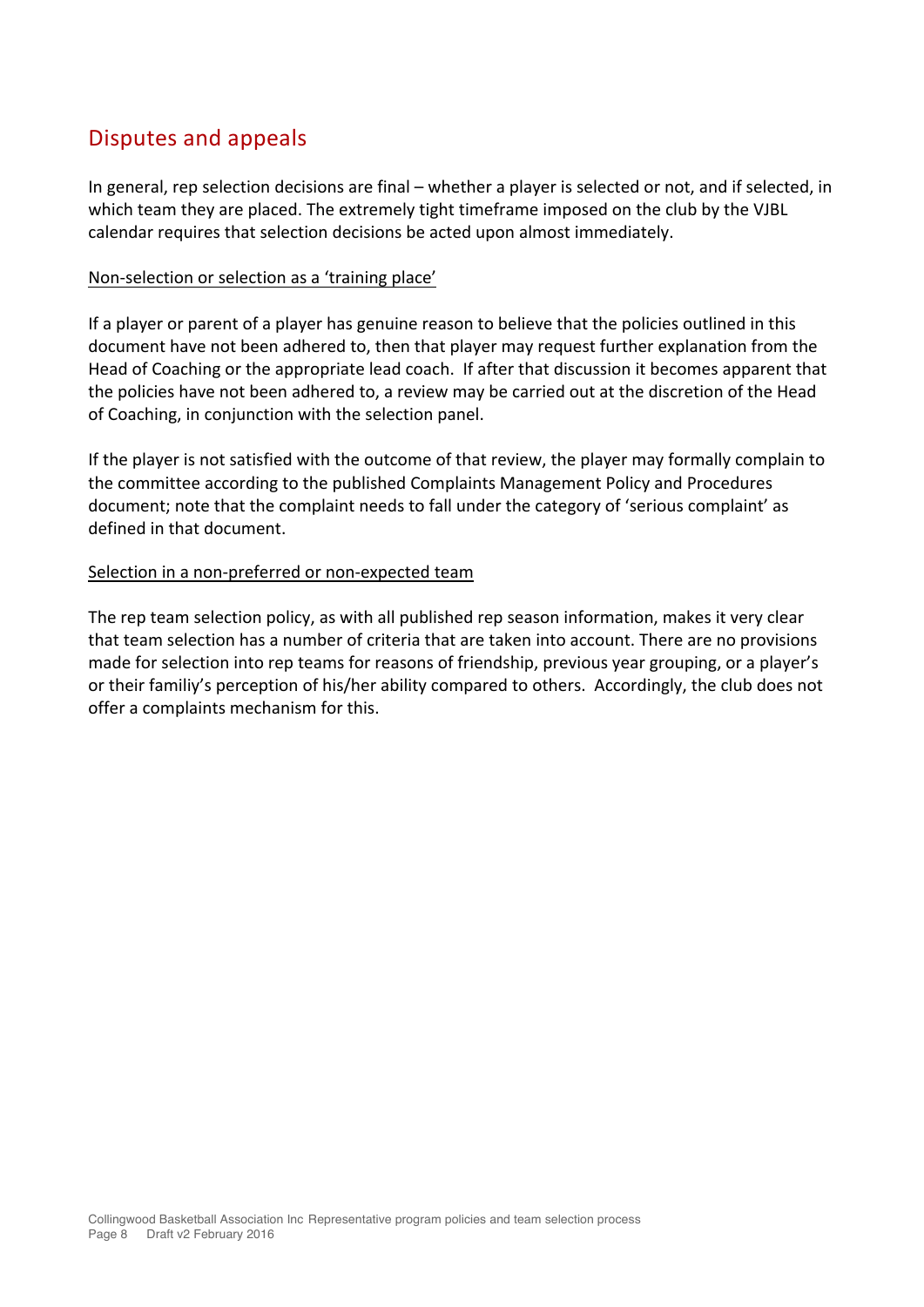# **Obligations**

Players have commitments and obligations to their coach, to their team and to the Collingwood rep program. These include:

- best possible presentation (especially at games);
- attendance and punctuality at training and games;
- positive support and encouragement to all other players in the team and at the club;
- playing in at least two weekend tournaments (Eltham Tournament on Australia Day weekend plus another during the year);
- agreeing to and complying with the Basketball Victoria Players Code of Conduct.

Coaches have commitments and obligations to their players, to their team and to the Collingwood rep program. These include:

- appropriate dress and demeanour;
- attendance and punctuality at training and games;
- commitments to the program and fellow coaches and other teams within the program other than their own;
- attendance at coaches meetings, courses, seminars and idea exchanges;
- meeting their obligations and responsibilities such as Working with Children checks, statutory declarations, and signing of and compliance with the Basketball Victoria Coaches Code of Conduct.

Parents have commitments and obligations to their son/daughter, to their son or daughter's team, and to the Collingwood rep program. These include:

- ensuring that their son/daughter is appropriately presented and equipped for both training and games;
- ensuring attendance and punctuality of their son/daughter at training and games;
- assisting with scoring and other game-time duties as required, on a regular basis;
- communicating effectively with the team manager and ensuring that fees are paid on time;
- remaining in attendance for the duration of a training session, regularly or by roster (so that there is at least one adult present other than the coach for security and supervision reasons or in case of emergency);
- agreeing to and complying with the Basketball Victoria Parents Code of Conduct (as amended by the club).

Collingwood Basketball Association is an inclusive community association, with a long history of over 35 years being involved in representative competition. We make every effort to ensure that those young people who have the ability and motivation to play representative basketball are given the opportunity to do so, whatever their circumstances. This includes promotion of peer, community and club support for those players whose parents are genuinely unable to comply with all of the requirements. This support does not lessen in any way our expectation that the supported player must still fully comply with his/her commitments as a player.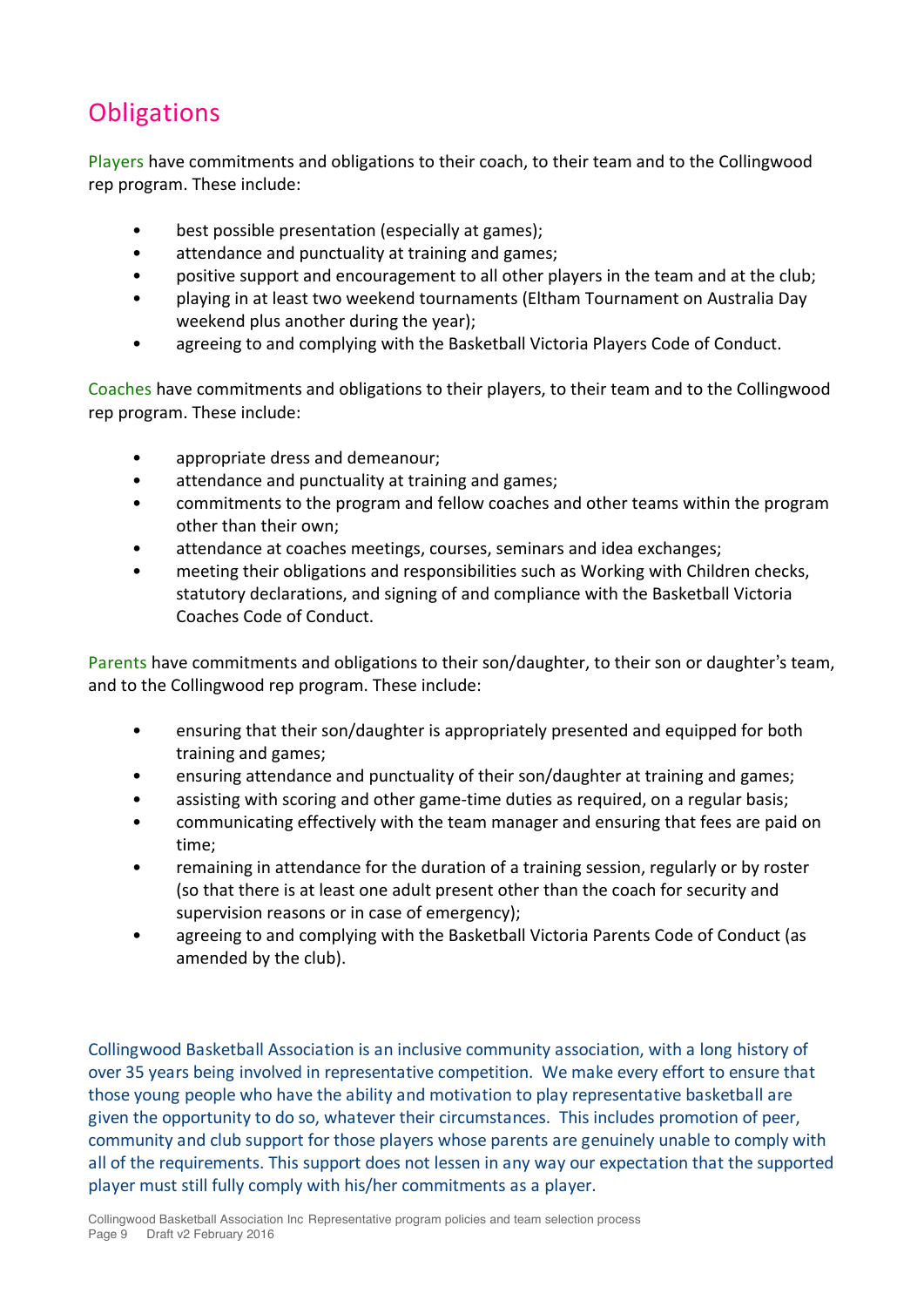## Supplementary Selection Criteria

Our rep team selection process recognises that there is a lot more to playing good basketball than just skills. These are some of the criteria we use when determining selection into rep teams.

#### **TEAM PLAY**

- being a good team player; team spirit is a vital part of playing that takes a lot of work to generate and maintain. It's about how you conduct yourself on and off the court.
- taking responsibility for yourself and others, including leading by example.
- contributing to team morale supporting and encouraging other players, being positive and enthusiastic in drills and game play
- demonstrating respect for and appreciation of the coach, the officials, the club, the game, and the parents, both on and off the court
- playing for the team rather than yourself
- playing with tenacity and determination but also with good humour

### **COURT AWARENESS & ALERTNESS**

- knowing the team plays
- quick reflexes
- reading and anticipating the play; knowing where players are moving to
- getting into good position
- making good decisions
- knowing when you can run off your player
- focus and concentration throughout the game

#### **FITNESS**

- being able to run out a game
- speed down the court

#### **ATTITUDE**

- concentration and focus not allowing vourself to be distracted by external factors beyond your control; ie niggly opposition players, "bad" ref calls, vocal opposition supporters
- determination and resolve
- competitiveness; not winning for winning sake but pushing yourself to the limit; not giving an inch
- prepared to set reach objectives
- willing to train hard
- ability to handle setbacks and criticism
- willingness to take on responsibility and be accountable